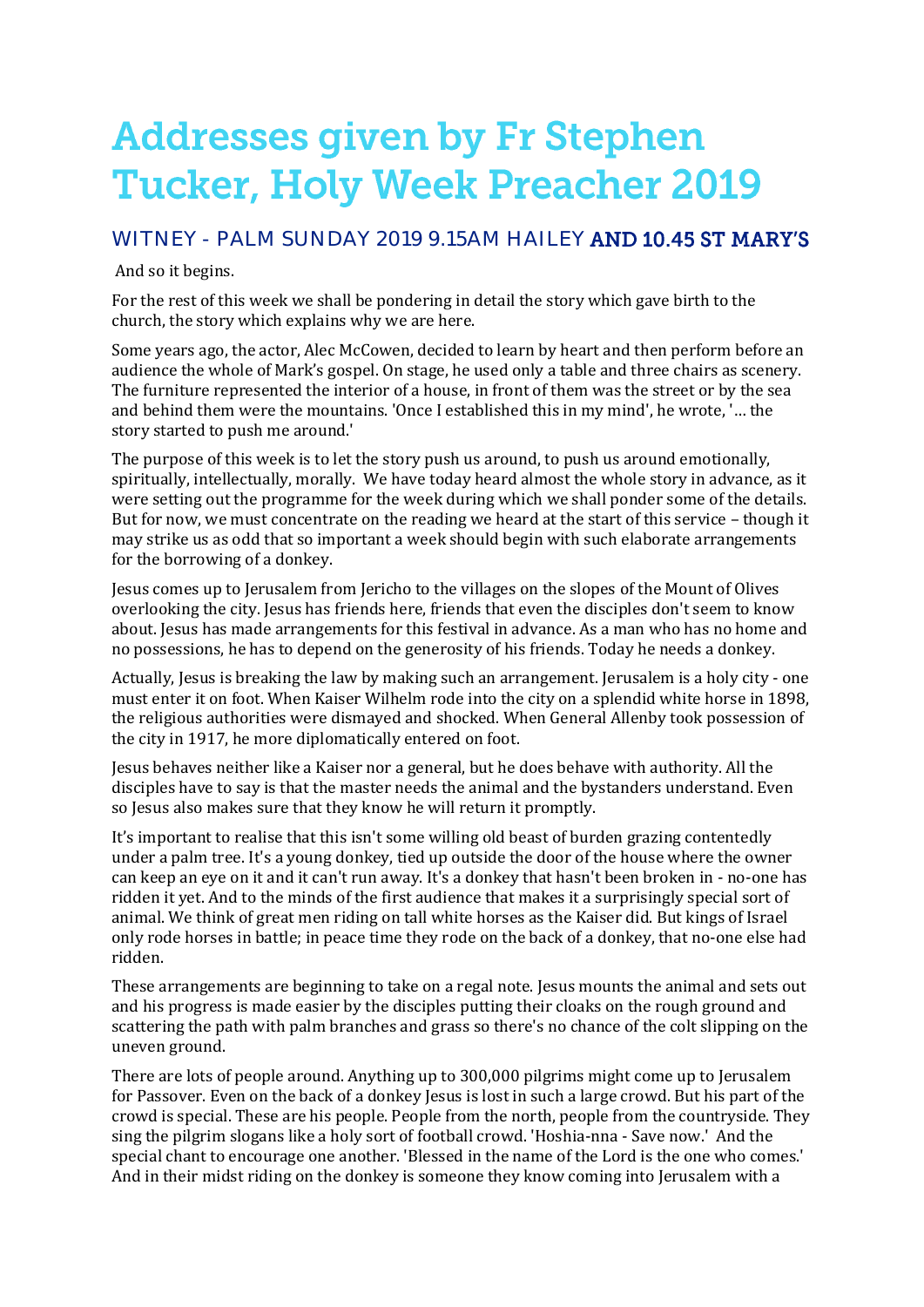special kind of authority. If the Jerusalemites get to hear about it there'll be trouble. But now as evening draws on there's a gentle joy, an innocent enthusiasm - a chance to cheer a man on a donkey who's touched their hearts and given them something to hope for, and now for the last time something to cheer about, as they stream past the Roman soldiers massed and ready for trouble at the city gates. Once into the city's narrow streets, the donkey is presumably sent back to its owner. Jesus has made his point - though the point is a little obscure, as all prophetic gestures are.

How to read this scene now? Well think of a famous photograph. It is June 5th1989, the day after the Tiananmen Square massacre. This scene is set on the Avenue which runs east west along the southern end of the Forbidden city in Beijing. A column of Type 59 tanks drives slowly down the broad avenue. And then a man steps out from the crowd, carrying a shopping bag in each hand, and goes to stand in front of the leading tank. It tries to go around him, but each time he moves to stand in front of it. Eventually two figures in blue come out of the crowd and lead him away, never to be heard of again. We do not know whether he is even aware that what he did produced one of the most iconic images of the twentieth century.

As Jesus rode into Jerusalem, as a king on a donkey, he did not of course face tanks but he did face a Roman prefect who had at his immediate disposal 3,000 troops and who if the need arose could call upon the Syrian legate who had 20,000 infantry and 5,000 cavalry. And then there was the high priest, his Council - the Sanhedrin - and the Temple guards. And lastly there was the huge crowd of pilgrims, not all of them sympathetic and probably most of them just wanting a quiet life.

And Jesus enters this city as a king, yes – it is a dramatic, symbolic, prophetic gesture – a humble king on a donkey. But it is only a gesture as the man with his two shopping bags in front of a column of tanks was a gesture. And what do gestures count in the face of such overwhelming force – whether Chinese tanks or a Roman army which would forty years later destroy Jerusalem and its Temple?

And yet sometimes gestures are all we have; sometimes gestures become iconic; sometimes a gesture can in time become the beginning of an unstoppable movement; and these are the kind of gestures we witness this coming week – holy week – full of simple holy gestures; washing feet, breaking bread, kneeling before a cross, lighting a new candle – iconic gestures which still have the power to let the spirit of God loose in the world. Amen.

#### MONDAY IN HOLY WEEK - MINSTER LOVELL 7.30PM

Holy week is a life and death story. In Holy Week we speak of matters of life and death which are also our life and our death.

The word 'life' occurs in John's gospel more than in the other three gospels put together. In John's first chapter, we are told that in Jesus was life and the life was the light of the world. Later we are told that if we believe, we have everlasting life. Jesus is said to be lifegiving water; he is the bread of life. He has the words of eternal life. He is the resurrection and the life. At the end of the gospel we are told that this book has been written that we may have life in Jesus' name. And Jesus has said to Martha in the previous chapter to the one we have just heard, 'Whoever lives and believes in me shall never die.' Sadly, Martha does not then say 'Whatever does that mean?' – so we are left wondering.

Now, if life and death are the agenda for Holy Week, we might be left wondering what sort of life is being talked about? Death will come later but for now we must consider life – eternal life. The word eternal raises problems. Does it mean life that goes on and on? That is unlikely. In the New Testament it is much more likely that it means the life of the age to come – in other words life in and with God, a life that cannot be taken away, but also a kind of life we can scarcely imagine, other than that it will be perfect. I say scarcely imagine, but John's gospel attempts to give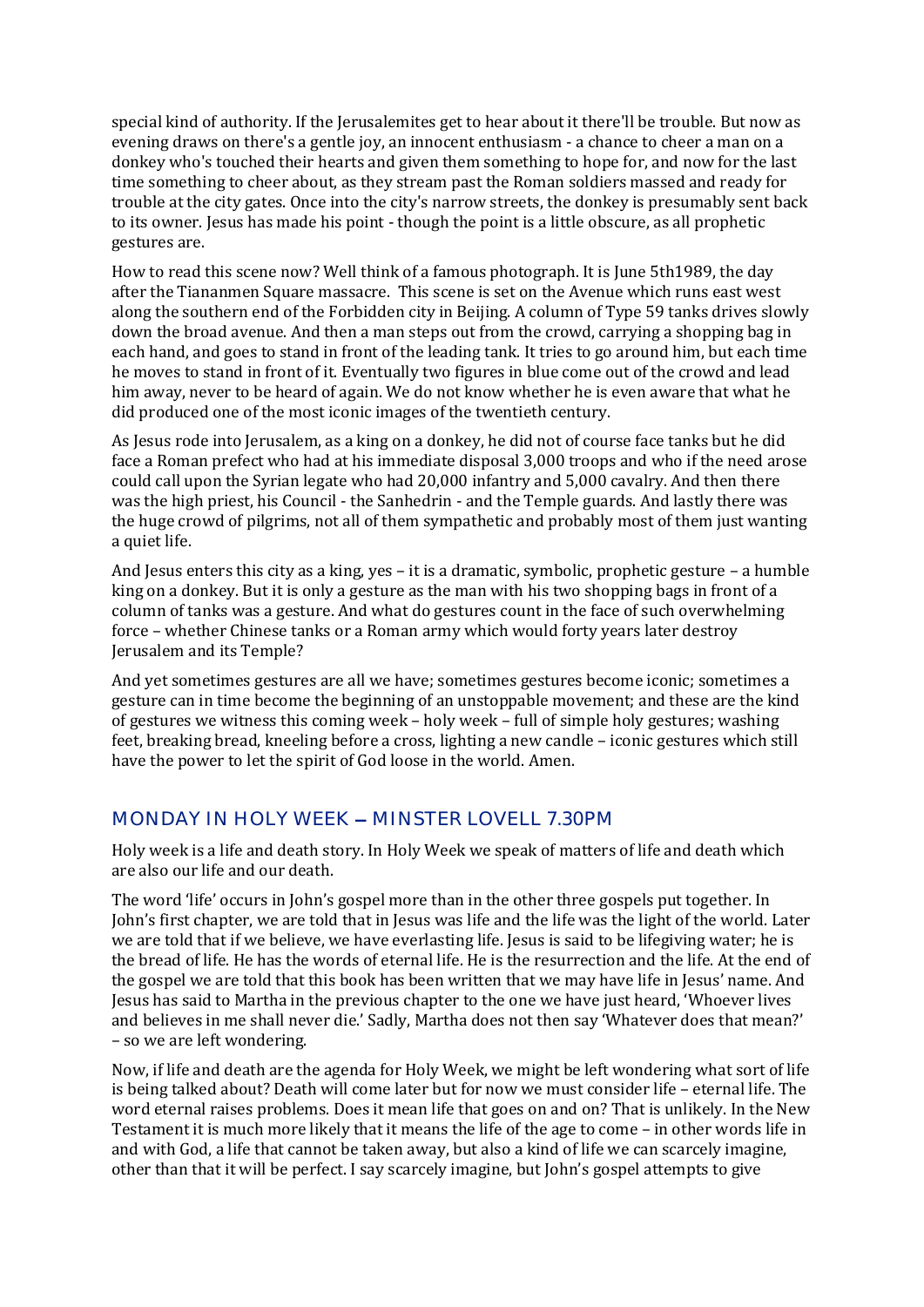glimpses of what such life might be like. John's gospel claims that we can even experience such life now, though not all the time.

So how do we recognise the life being talked about? Clearly it is not life as we ordinarily know it. It has more to do with what we sense at the birth of a baby or the death of a loved one – something is given and something is taken away, something deeply precious, absolutely precious – even though we live in a world where that is so often forgotten. Life is a gift and therefore one definition of God is that he is the life giver, the one to whom we can express thanks for the preciousness we experience as life. And so, we might also say that to know God, means to be able to see life as precious, however much our experiences in life may sometimes make us feel something very different. Life can sometimes feel more like a heavy burden than a gift. So, we might say that belief in God, knowing God starts with our holding on through thick and thin, to the preciousness of life.

To do that, however, we need examples of what we are talking about – and tonight's gospel story provides one.

Bethany is in all the gospels a special place. It is set on the eastern slopes of the Mount of Olives, about 2 miles outside of Jerusalem. Today it is known as El Azariye – a name derived in Arabic from Lazarus, its most famous inhabitant. The name Bethany means house of dates or figs – it is the place of fruitfulness. It is according to all the gospels the place where Jesus stays as the last week of his life begins, in the household of Martha, Mary and Lazarus. We do not know much about these three. Martha is hard working – the provider of food. Mary is quiet and reflective – the woman who dares to sit at Jesus feet to listen to him – 'dares' because sitting at a teacher's feet was usually then reserved for men only. Lazarus, unlike his sisters, never says anything in this gospel, he is simply known as the one whom Jesus raised from the dead. Perhaps we might find that story difficult to believe, but perhaps we can at least say this: Lazarus represents someone who has had an experience of the preciousness of life because it seemed he had lost it. Life had been given back to him. And anyone who has had an experience like that must be challenged to think deeply about his life and what he is going to do with the rest of that life which has so nearly been lost.

So, Jesus is attending the last party of his life – a celebratory meal arranged by the whole village to honour and thank him. But then something strikingly odd happens. Mary anoints Jesus' feet, with a costly perfume, the fragrance of which fills the whole house. And then it says, 'Mary dried his feet with her hair.' And that is the puzzling detail. Why having gone to all the expense of anointing Jesus' feet with such perfume does Mary then wipe it away?

We have been told that clouds are gathering around Jesus. The Pharisees and the Jewish Council called the Sanhedrin, have identified what Jesus did for Lazarus as the cause of his increasing popularity. Because many more people are beginning to believe in Jesus, the Sanhedrin fearfully predict the destruction of their holy place and nation by the Romans. Jesus must therefore die for the sake of the people, or rather the preservation of the status quo. And then as we hear this evening, they decide that Lazarus must also die because of what he represents. So, the struggle between life and death unfolds.

At this party in Bethany where Jesus' love for this family spills over into the whole community it is dangerous for his whereabouts to be known. He could be arrested at any moment. So as Mary takes this precious ointment it is almost as though she feels that after Jesus has been killed by the authorities there may be no chance to give him a proper burial. She must do something now - she must make a gesture which will indicate the preciousness of the life of Jesus. Of course, it will only be a token anointing but something she feels must be done. But as she rubs this precious ointment into his feet Mary seems to sense something beyond the danger and the threat of death. 'Whoever lives and believes in me shall never die.' That is what Jesus has said to them. So, what is the point of anointing anyone who can say that? If Jesus is the Lord of life then even death cannot take away his glory. In him life will be stronger than death. And so, she wipes away the ointment with her hair and in that simple gesture we might even find a hint of the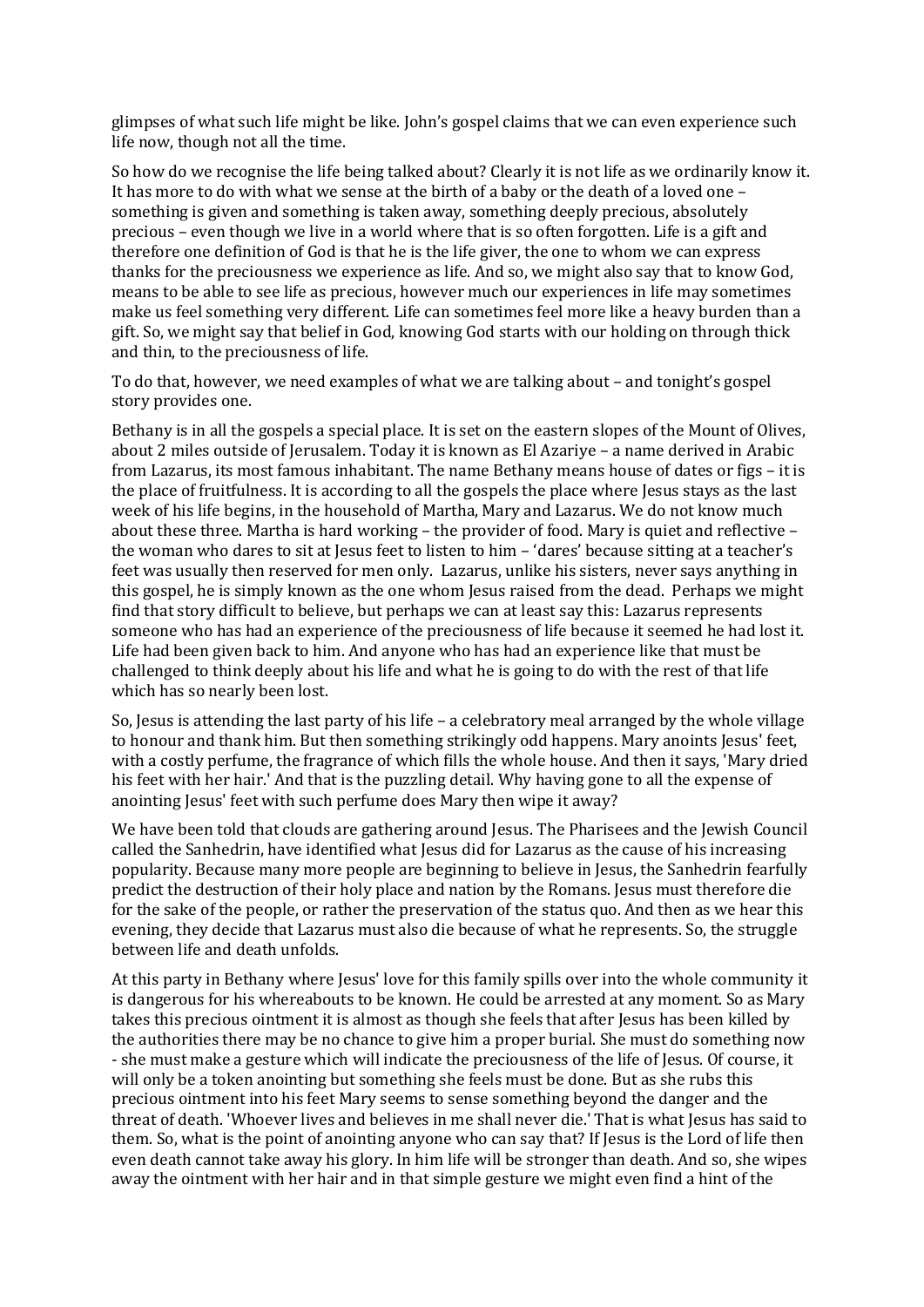possibility of resurrection, the unconquerability of life. Perhaps now she feels embarrassed by what she has done. Jesus reassures her – keep the rest of the ointment for his burial.

Nevertheless, what Mary has done remains important. She has hinted at the glory of the body which will hang on the cross and which will signify not only a tragic suffering but also glory. For if Jesus is the Lord of life then he is also the Lord of glory - the glory of God revealed in human beings fully alive, alive in such a way that death though it may mean pain and agony holds no fear. 'Whoever lives and believes in me shall never die' – that is never die without hope of something more.

And at this party in the gathering gloom Lazarus sits by Jesus, Martha serves him, and Mary lovingly wipes his feet with her hair. Between them they form the nucleus of the church, the church as it prepares itself for Holy Week. Lazarus, the symbol of hope for new life, Martha, the symbol of faith both serving and seeking understanding, and Mary the symbol of that love which sees into the heart of glory. Amen.

#### TUESDAY IN HOLY WEEK CURBRIDGE 7.30PM

 What became of the Greeks? Their presence at the beginning of our gospel reading is rather puzzling. We might describe them as Gentile tourists with an interest in Judaism. They have found themselves in the middle of a crowd of Jewish worshippers going up to Jerusalem, and they have heard rumours about Jesus. They seek out Philip – a disciple with a Greek name - and tell him that they wish to see Jesus. Philip goes with Andrew to tell Jesus but then the Greeks disappear from the story - so why were they mentioned at all?

Jesus has entered Jerusalem and people are flocking to see him so much so that the Pharisees complain bitterly that the whole world has gone after him. And then as it were right on cue, we hear of these Greeks who wish to see Jesus. They are representatives of the wider world, appearing in the story just as the Passion is about to begin. Earlier in the gospel Jesus had described himself as the shepherd who would lay down his life for his sheep. He also said that there were other sheep the disciples didn't know about who would join the flock. Perhaps those sheep have now arrived. Jesus has been approached by Gentiles wishing to see and perhaps to believe and to join in.

We might think of them as the equivalent of strangers who come into Church on a Sunday morning uncertain about what worship might involve but wanting to find out what the Church is really all about? What would you as a church want them to see and hear and understand? Perhaps this extract from John's gospel might help. So, what did these Greeks hear?

Jesus doesn't spend any time making them feel comfortable or welcome, though no doubt Philip had done his best to be friendly! Jesus, however, confronts these Greeks with some of the most challenging words of the Gospel:

'Those who love their life lose it, and those who hate their life in this world will keep it for eternal life.' We might imagine both these Greeks and the stranger in our church saying, 'What on earth does that mean?'

How and why should we hate our lives – doesn't this border on madness? Scholars tell us that Semitic languages favour vivid and exaggerated contrasts to express preferences. The verb to love is not being used in the affectionate sense or as when we say I love ice cream, nor is the verb to hate being used as when a child might say 'I hate broccoli' or a manic depressive might hate his life. Nor does the life we are to hate mean what is good or beautiful in the world – but rather we are to hate the fearful and corrupt possibilities in this world that human sin has created. In such a fallen world we may love our lives because we want to hold on to everything that makes us feel secure. We are afraid to let go of our defences and we would prefer to hold onto our comforting illusions that prevent us from seeing the truth about the sinful world. But if we learn to hate, or reject such selfish and self-limiting patterns of behaviour, then we may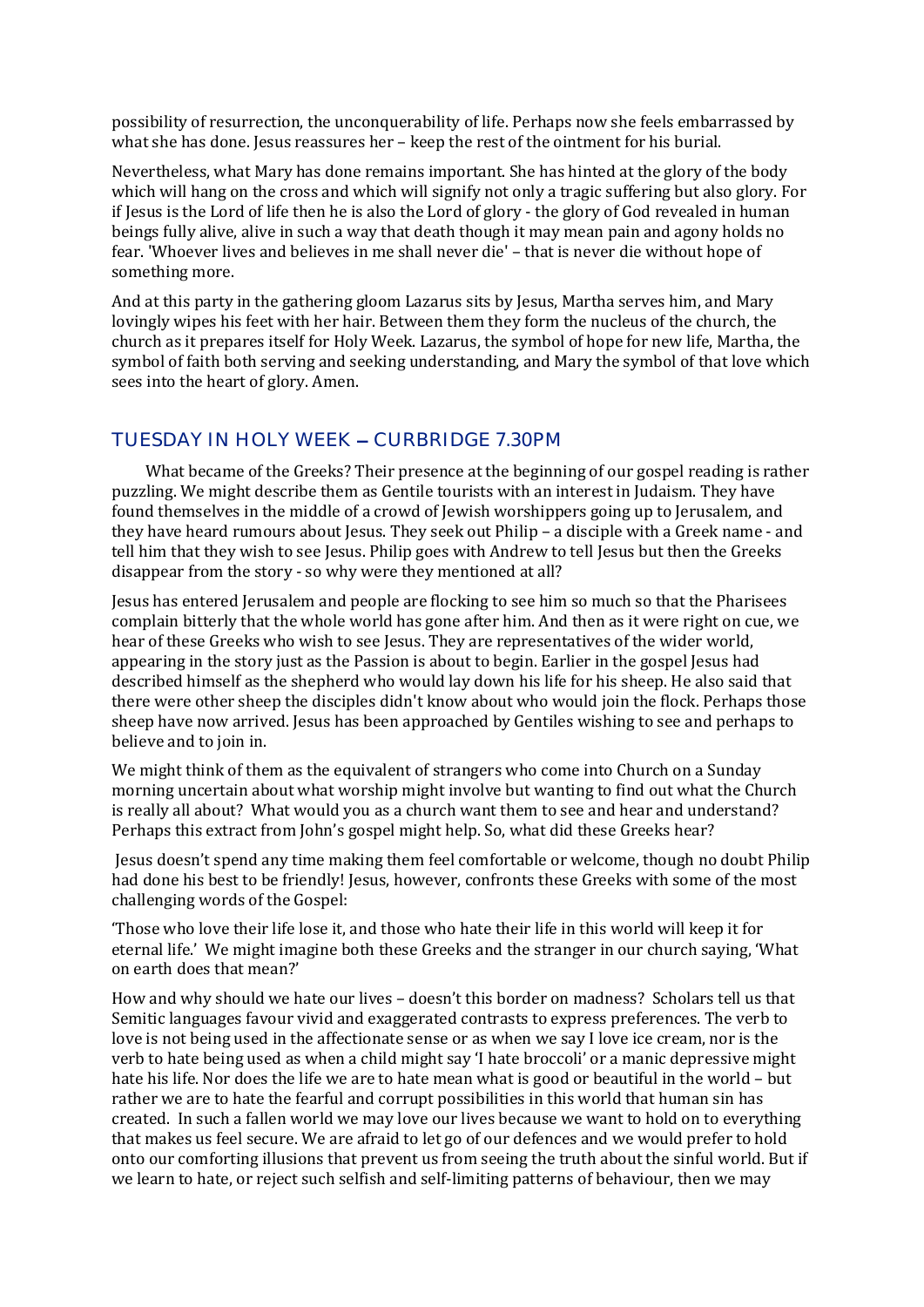discover eternal life. We shall discover the life which transforms our relationships and gives us a vision of a world full of divine possibilities.

And yet to take that step and to accept vulnerability, is difficult and painful and deeply troubling as Jesus now admits - his soul is troubled. There is no story of the agony in the garden of Gethsemane in John's gospel – but this troubling of Jesus soul in the face of the hour that is upon him is the equivalent. Let this cup pass from me – Save me from this hour – it is the same acknowledgement of a natural human hesitancy. In the other gospels Jesus says, 'Not my will but thine be done.' Here he says, 'Father, glorify your name.'

If we want to know what divine glory looks like on earth, we should look for it in the meals and conversations, the healing and the care, the prayer and teaching, of Jesus' ministry. That is what the voice from heaven implies by saying, 'I have glorified it'. God's name has been glorified in Jesus' ministry just as the church's ministry should always seek to glorify God. And when the same heavenly voice also says, 'And I will glorify it again' it means all that is to follow in the death and resurrection of Jesus. What will look like defeat and failure on the cross is the beginning of the hour of glory in which Jesus will be lifted up from the earth. And by lifting up is meant both the raising of his body on the cross and also his going to the Father through resurrection.

The crowd fail to understand – they do not see any of this as relevant to their lives – it sounds like thunder or perhaps some private communication to Jesus. They have fixed views of the kind of leader who will save them and Jesus does not conform to their views. They do not want to hear about grains of wheat falling into the earth and dying, and only in this way bearing much fruit. They do not ant a leader who accepts his own defeat.

And so back to the Greeks and to the strangers who might find themselves in our churches for the first time. We do not know what happened to the Greeks. Did they go home pondering Jesus' words and finding in them meaning for their lives? Were they impressed by the seriousness of the challenge which Jesus presented to them? Were they put off by its difficulty or did they find in Jesus hard words a new kind of love? That is still the challenge which faces the church today. This is a 'serious house on serious earth'. Jesus tells us that faith is costly, deeply challenging and demanding of self-sacrifice. Is that the message strangers hear in our churches? And if it is, might it speak to' a hunger in them to be more serious'\*, to live more serious lives, and so become disciples of a Saviour who dies that we might truly live? Amen

\* These quotations are taken from Philip Larkin's poem 'Church going'

#### WEDNESDAY OF HOLY WEEK 7.30PM ST MARY'S

I was too late to save him. That evening as I came down that quiet road outside Jerusalem, I saw the tree and the branch and the man hanging from it, and the body was still shaking in its death throws, and I rushed towards it, and I saw his face but when I got there, he was already dead. And I cut him down and buried him there, facing towards Jerusalem.

It was sometime before I found out who he was and what was said about him – there were many stories about him and I had no way of telling which was true and which was false.

The story I have put together is as ambiguous as the look I saw on his face as he saw me running towards him just before he died. I thought I saw surprise as though he had chosen a private place and did not expect anyone to pass that way; or did I see panic as though I was going to prevent him doing this to himself? And sometimes, I think perhaps, I saw hope as though he wanted me to cut him down and save him or, may be, that's all my imagination.

He was Judas, though I didn't know it at the time. I knew something about Jesus and his disciples though not their names; now of course their names are better known – and the last name on the list is always, 'Judas Iscariot, who betrayed him'; Judas Iscariot meaning that he came from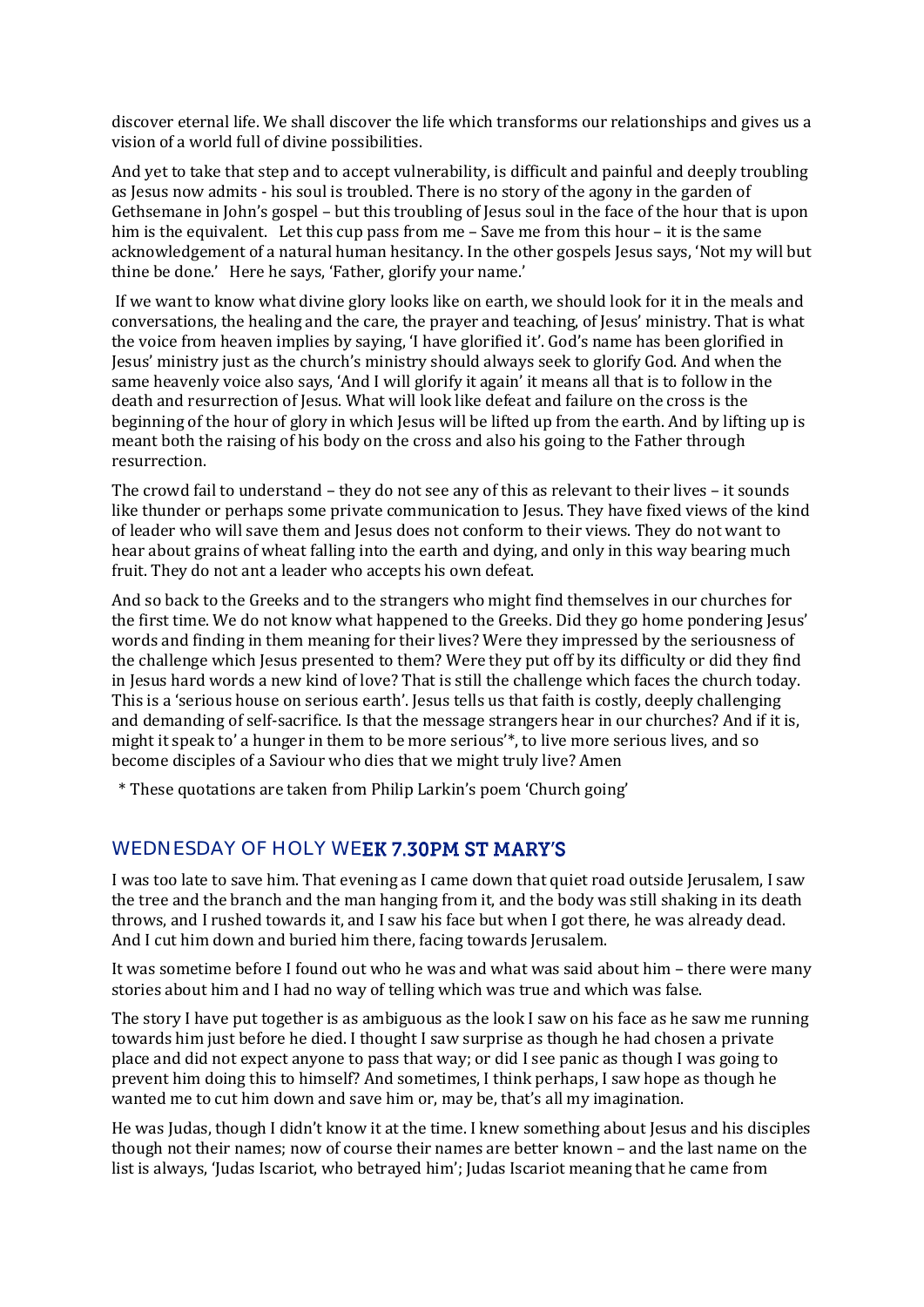Kerioth, which is odd because Kerioth is in the south of Judea though all the other disciples seem to have come from the north, from Galilee. Perhaps he was always last in the list because he was the last to join when Jesus made one of his early journeys south to Jerusalem for a festival. Did Judas join after all the others had got to know each other, so that it always felt as though he didn't quite fit in, with his different southern accent?

But that's not enough to explain what he did; the stories I've heard say much more than that he didn't fit in. They say that he was dishonest, that he was a thief and that he used to look after the money people gave Jesus and appropriate some of it for himself. In the end he betrayed Jesus for money. And perhaps that's true, but it doesn't say much for Jesus' ability to see into men's hearts, to discern their character. Why would he choose a dishonest disciple? Others say that Jesus knew all along that Judas would betray him – but I don't like that idea. It makes it sound as though Jesus was using Judas to fulfil his destiny, as though Jesus wanted Judas to become a traitor. Still others say that Satan entered into Judas and made him do what he did. When I saw him die, I didn't look into the face of a man possessed by evil; but maybe no-one looks like that except in story books – no-one really shows in their face what's in their heart.

The last explanation I heard was that Jesus had somehow disappointed Judas – because Judas had expected him to lead a rebellion. And when that didn't look like happening, perhaps Judas believed that he could force Jesus to act by confronting him with the temple guards? Perhaps he hoped Jesus would summon legions of angels to defend himself, or by a miracle make the Romans go away and bring in the kingdom of peace? I suppose that could be true, but I'm not convinced.

 There's so little to go on – and the rest hardly makes much sense. Apparently, Judas took the money back to the priests and tried to repent because he'd betrayed an innocent man. What made him think that? Perhaps he thought exactly the opposite of what I've just been saying. Far from wanting Jesus to rise up against the Romans, was he afraid of Jesus upsetting the status quo and bringing the wrath of Rome down on the Jewish people? And then, when he saw how meekly Jesus accepted his arrest and refused to defend himself, did Judas realise how wrong he'd been? I suppose that too could be true, but still I can't understand how having been with Jesus for several years Judas could have so misunderstood him. Surely all those conversations on the road, all the stories and the sayings which are beginning to circulate must have shown Judas what sort of man Jesus really was?

You might ask why I'm indulging in all this speculation? Why not just accept that Judas betrayed Jesus? Why is it that I can't accept that Judas was just an ordinarily bad man? He knew that the authorities wanted to get Jesus out of the public eye; he knew they were afraid of arresting Jesus publicly because some of the crowds were on his side and might have rioted. He knew the authorities needed to arrest Jesus quietly so he told them about the dark and quiet garden of Gethsemane. And to make sure they knew which man to arrest amid the shadows and the unsteady light of their torches, he went up to Jesus and named him Master and kissed him. Up to that point the story looks like a cheap and sneaky act of treachery for money – the act of just an ordinarily bad man – like all the men and women who convince themselves that what they're doing isn't really bad, in fact it might be for the best.

Why then do I want him not to be as bad as the stories make him out to be, really unforgivable? Is it that I don't like the idea of anyone being really unforgivable? Is it that I can't face up to the fact of evil in humanity and the justice of a God who ultimately rejects all such evil? Is it a kind of sentimentality that makes me want even Judas to be forgiven? They say Jesus forgave the men who nailed him to the cross, because they didn't know what they were doing but Judas knew what he was doing, didn't he? They say Jesus told Judas that it would have been better for him not to have been born. Did he say that out of sorrow for Judas, sorrow for what Judas had become? Perhaps that's what drove Judas to suicide – he did know what he had done and he found it unforgivable. If he had been a really bad man, he would have gone his way and spent the blood money without another thought.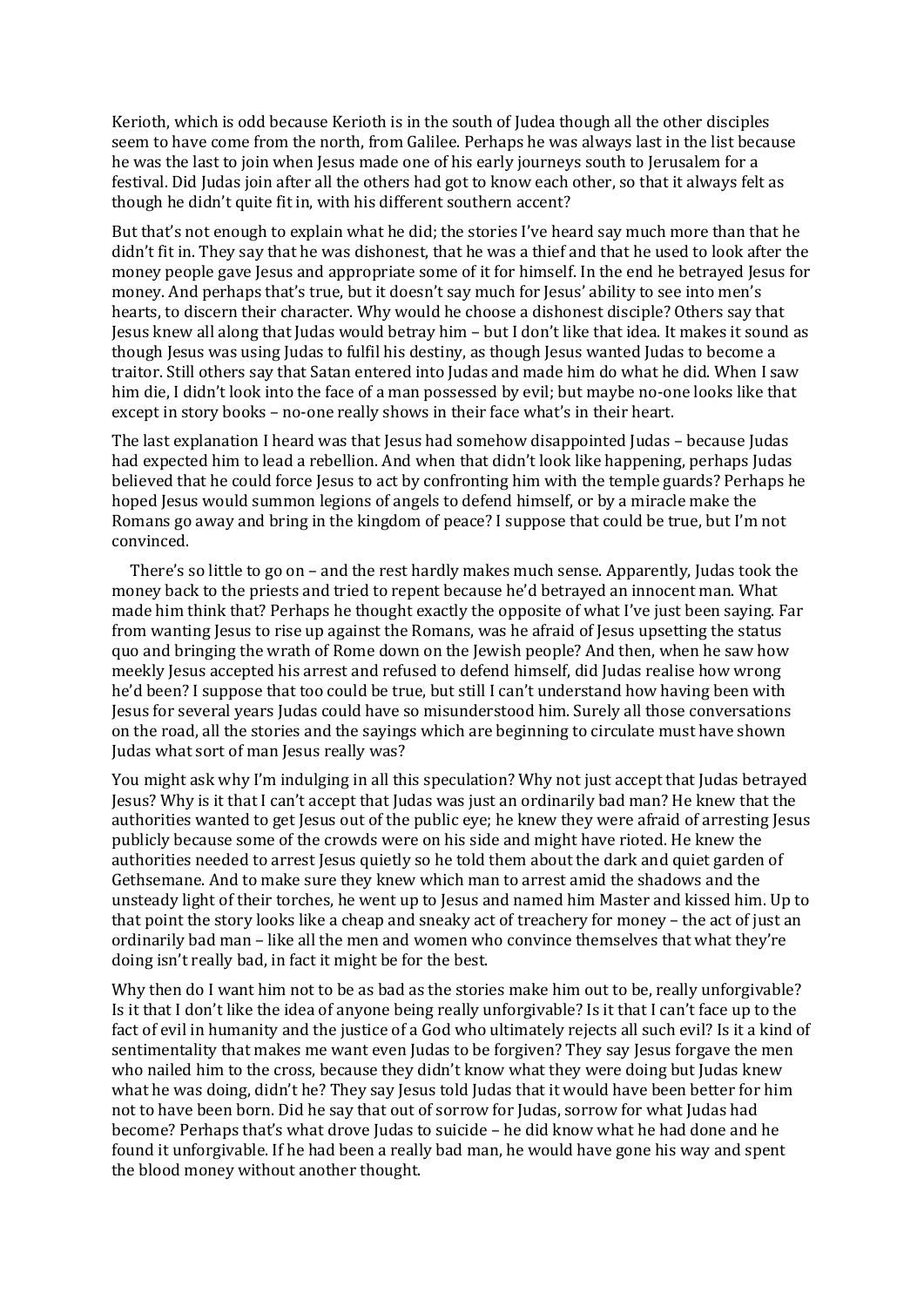I do wonder what Judas was looking for when he became a disciple. There are different stories about that moment when Judas greets Jesus with a kiss in Gethsemane. In one version Jesus says to him, 'Friend, why are you here?' Whenever Jesus asked a question, it was never as simple as it sounded. What do you want, what are you looking for, why are you here? They are such weighted questions when Jesus asks them. I wonder what Judas might have said at that moment in the garden when Jesus spoke to him. 'Why are you here?' It's a question Judas might often have asked himself in Jesus' company. Was he looking for a teacher, a guide and master, someone who would always be there for to protect him and tell him what to do? And in that last week in Jerusalem did he suddenly understand the awful freedom that Jesus meant for him to grow into, because Jesus was going to go away, he was going voluntarily to die? So then did Judas turn to the only other leader and teacher he was familiar with; to Caiphas, the high priest and father of his people protecting them from the might of Rome. If Jesus wasn't the leader Judas wanted, then Caiaphas could take his place.

Perhaps in Gethsemane that kiss was one last frustrated plea for Jesus to make it all better; all because Judas couldn't say to Jesus, 'I'm here to follow you into the darkness of that final freedom of faith which will feel only like abandonment.' But none of the stories say that Judas gave any answer to that final question.

Now that I think again of the expression on Judas face as I ran towards him hanging from that tree, I'm reminded of one of the stories Jesus is said to have told. Might that story have been, in that moment, in Judas mind also? "And when he was yet a great way off, his Father saw him, and had compassion and ran, and fell on his neck and kissed him."

## MAUNDY THURSDAY 7.30 HAILEY

History tells us many stories of knights in shining armour who went on quests in search of the chalice which Jesus used at the last supper. Even Monty Python and Indiana Jones have gone in search of the Holy Grail. I know of no stories, however, of such knights having gone in search of the holy wash bowl which Jesus used in washing the disciples' feet. This humble household object seems never to have been thought of as a possible relic in the same league as the holy grail, and yet, surely, it is just as precious.

A man about to die usually makes a will to make sure that his most treasured possessions go to those whom he loves most. Jesus has no possessions to leave, so first of all he leaves his disciples an example. He takes a jug of water and a bowl and a towel, and he washes their feet, and he says to them 'This example I have given you that you also should do as I have done to you.' It is a demonstration of the new commandment which he has also given them, to love one another as he has loved them.

To leave them an example is not, however, enough for Jesus. There has to be something more. There has to be a way in which he can also leave them himself, a way in which he can assure them of his lasting presence with them. So, he takes bread and blesses it because this is in some sense what we are made of; bread is food which we cannot do without - it is part of the material which God provides to make us what we are. In blessing the bread Jesus blesses our physical life - our flesh and blood which is his also. But then he breaks it. This is what human beings have so often done to their lives; we live broken lives. The lives God intends us to lead are broken by pride, injustice, greed, inequality, exploitation, prejudice, abuse, dishonesty and violence. Humanity is broken by sin, just as the body of Jesus will be broken by an abuse of power on the cross. But when the bread is broken it is not thrown away, neither is the dead body of Jesus. It is given into the hands of the weak, confused and failed disciples, just as the bread is given into our hands. And for all its brokenness and our brokenness, this bread, this body becomes for them and for us the bread of life, Christ's life in them and in us. 'Do this in memory of me.' Do this to receive in yourselves the new and reconciling life which rises triumphant out of sin and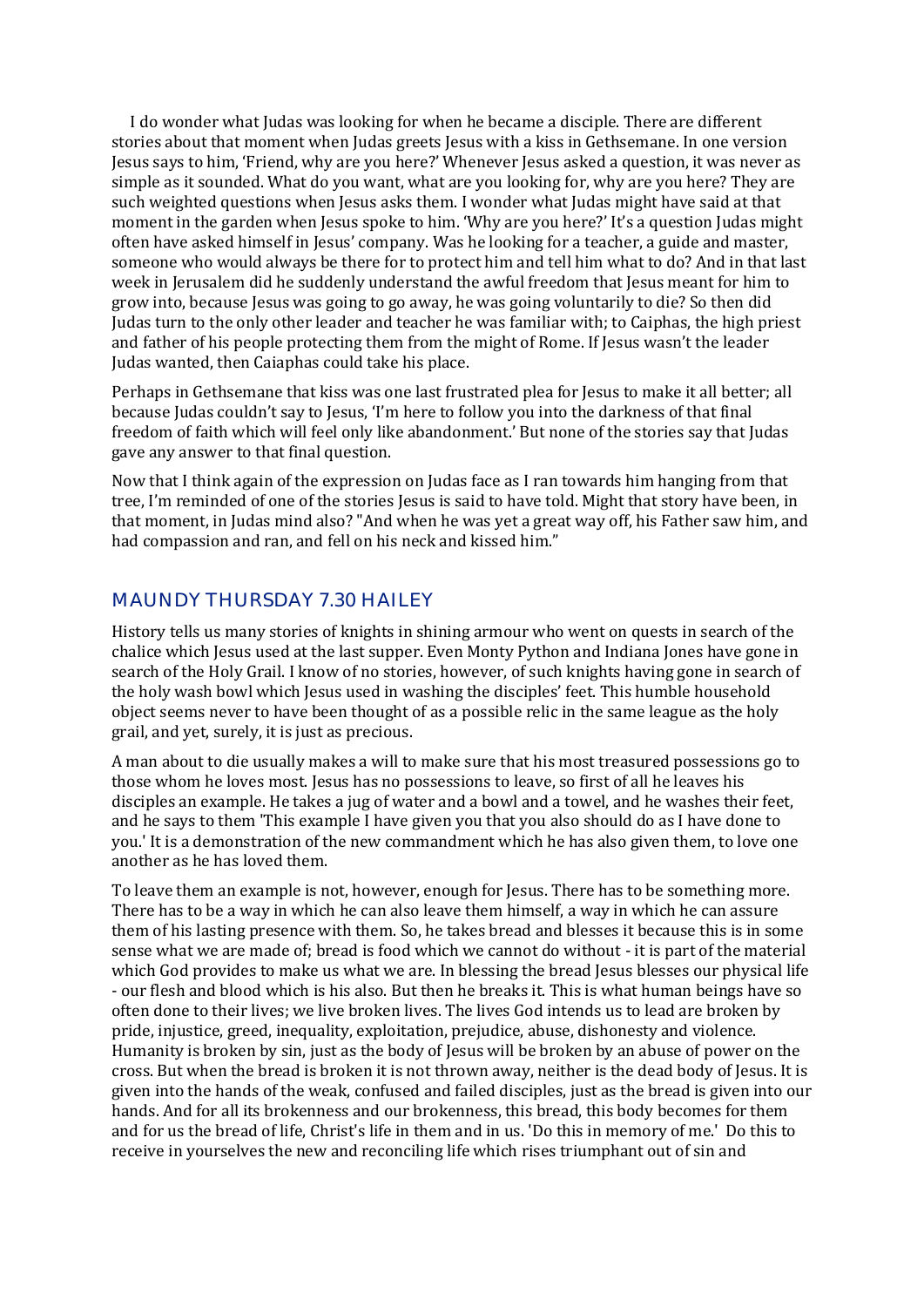brokenness for us and for our salvation. Take this bread which can transform our relationships with God and with one another.

Tonight, we begin our three-day meditation on the foundations of our faith, the death and resurrection of Jesus Christ. And the starting point for this reflection are these two very simple acts; first a man kneeling on the floor washing the feet of his friends; and then a little later on, the same man taking and blessing bread and wine and sharing it with these friends. These are very simple intimate gestures. The man who does this did not have a manifesto to change the world; he did not have a detailed analysis of the human condition. All he had was a profound yet to us mysterious relationship with God, which spilled over into all his words and actions and relationships.

 In the next few days as we explore the foundations of our faith, we have also to explore something of ourselves and all the relationships that make us what we are. Tonight, our celebration is, you see, not only about something that happened all that time ago it is about what is going on inside you and me at this moment. What God did for us then, he wills to do in us now. We are here to explore the mystery of our faith and the mystery of ourselves; the two must go together.

Being washed and being fed are our first experiences of being loved and cherished. In those very simple acts of attention given to her child by a mother our first relationship is born; but however good our early days may have been, there will always be things that don't go well because of the sins and failures which affect all our relationships, even the precious relationship between mother and child. On this night therefore Jesus washes and feeds his friends as the means whereby their learning to love may start afresh.

One of the most striking things said by Julian of Norwich is this:'Jesus Christ therefore, who himself overcame evil with good, is our true Mother. We received our 'Being' from Him and this is where His Maternity starts. And with it comes the gentle Protection and Guard of Love which will never ceases to surround us. '

This Eucharist and the baptism which admits us to it, are the places where like a mother Jesus washes and feeds us.

This washing and feeding has to be done this way because the underlying reality is too great for us. If we knew more clearly what could be happening to us here, we might be overwhelmed. In the water of baptism and in the bread and wine of the eucharist God accommodates his glory to our feeble capacity to receive him. But if in this eating and drinking we begin to feel a greater unity with those around us; if in this eating and drinking we feel some little part of our fears and self-concerns dropping away; if in this eating and drinking we are moved to acts of self-sacrifice, then something of God's glory is breaking through in us. In this way we become more really human with one another in the unity of the body of Christ.

A sixteenth century Catholic poet\* used these words to describe what this sacrament meant to him; 'Live ever bread of loves, and be my life, my soul, my surer self to me.' How our communion in Christ can be 'My surer self to me' is what we are to discover as we move out of the Upper Room and on to Golgotha and the empty tomb.

\*Richard Crashaw in his version of The Hymn of Saint Thomas (Aquinas) In adoration of the Holy Sacrament. Set to music in the Anthem 'Lo the full final sacrifice' by Gerald Finzi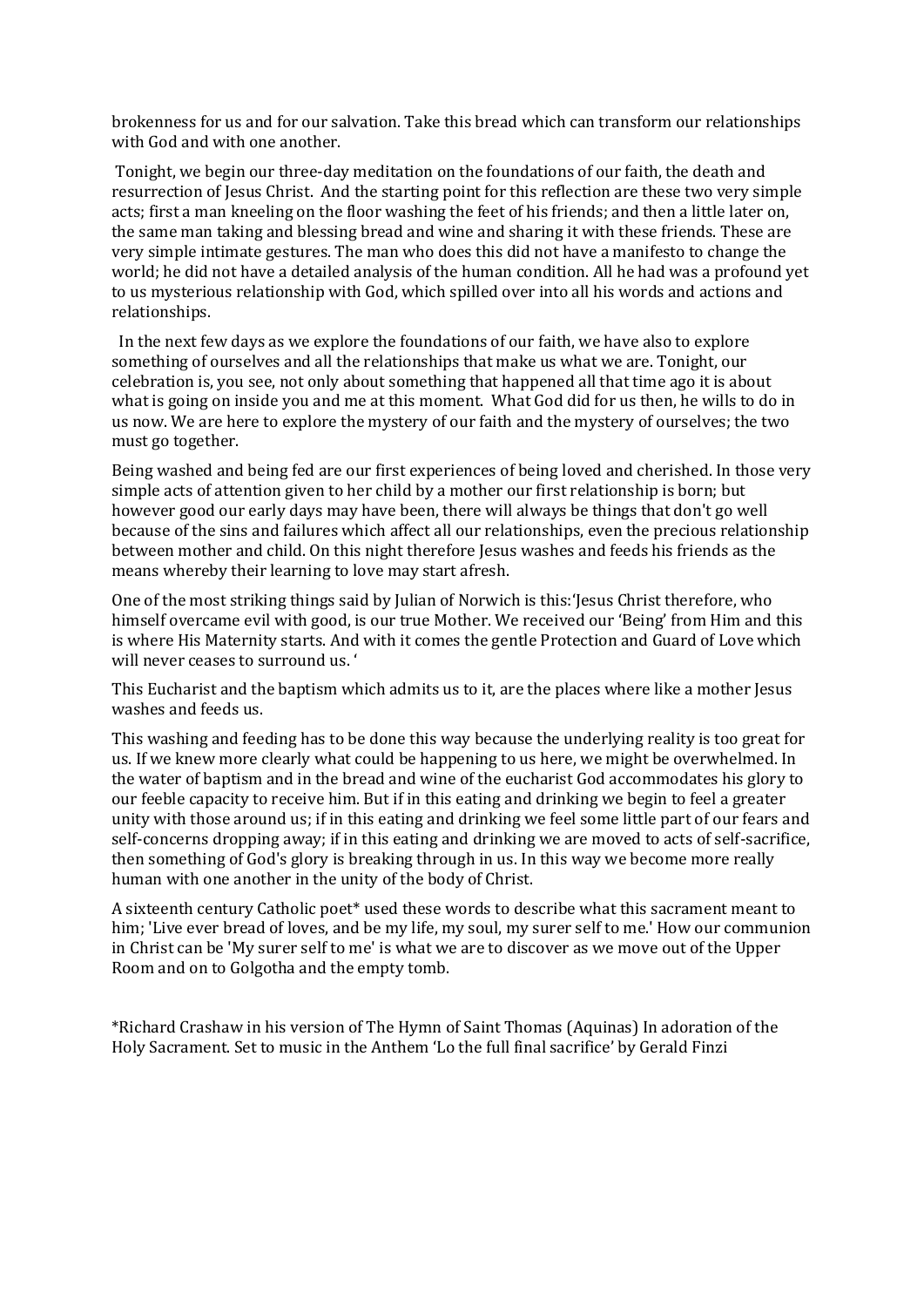## GOOD FRIDAY 12.00 HAILEY

In our three reflections today, here and at St Mary's, I want to ask the question – what sort of community has this kind of story at its heart? Christianity and the church which proclaimed it, grew at first out of this one crucial week – this week shapes our faith. We see that in St Paul's letters, and we see it in all the Gospels which give a disproportionate amount of space to the last week of Jesus' life. And if we had time to look closely at Paul and the Gospel writers, we would see them wrestling with one particular problem – the problem of a crucified Messiah. Both St Paul and the Gospel writers have to respond to 'the shockingly urgent appeal of the cross to be understood' (Rowan Williams).

And that is the reason why this week in Jesus' life is so important. We are here so that we too can respond to the appeal of the cross for understanding. For the truth is that the problem of a crucified messiah challenges us with a radical understanding both of God and of human beings. So, in this talk I want to explore what the crucifixion says about us, and in the second talk what it says about God.

Imagine for a moment an early Christian missionary somewhere in Greece. He speaks eloquently about Jesus as having conquered death – he speaks about the new life we can have in the risen Christ. And then someone says the Greek equivalent of "Wow, that's amazing, but how did he die?" and there is a brief pause and the missionary says rather hesitantly – 'Well actually he was crucified.' There is a stunned silence, someone laughs, people begin to mutter and the crowd rapidly drifts away. Crucifixion was for rebels and traitors, not great teachers or leaders; it was the worst kind of death the Roman authorities could impose; anyone associated with a victim of crucifixion might be politically dangerous.

And yet that was what had happened to the man whose life led his followers to think of him as uniquely related to God, as God's most authoritative representative on earth. This was the man whose sense of being called by God and being loved by God was total. It was unique in the experience of those who knew him.

God's son gets crucified – how can that be possible – how can God let that happen?

And so, we can begin to see how strange it is that this story should lie at the heart of the Christian community – then and now.

We could now spend a great deal of time trying to discover why historically Jesus was crucified. We could look at the part played by his Jewish contemporaries and the reasons why the Jewish authorities thought Jesus was a threat to national security. We could look at the character of Pontius Pilate; on the surface he looks like a politician struggling to keep the peace, though we know from other sources that he was a cruel and politically inept governor who was eventually sacked for his brutality. We could look at the Gospels' use of Old Testament prophecies which their writers used to show that Jesus was living out a story hinted at, in the psalms and in Isaiah.

But none of that historical research would quite answer for us the question, why must we have such a story at the heart of our faith? The Roman historian Tacitus, referred to crucifixion as the extreme penalty. This penalty always began with scourging; the victim was then forced to carry the cross beam through the streets to the place of execution, accompanied by specialised teams of four soldiers and a centurion; on arrival the victim was stripped naked and his clothes given to the soldiers; the cross beam was attached to an upright, the nails were then hammered into the wrists and feet, and the cross raised and dropped into the hole prepared for it with a sickening thud; the helpless victim then took anything up to several days to die of exhaustion, asphyxiation, heart failure – death by public exposure and humiliation, after which the legs were often shattered, and in most cases the dead body was simply left to hang and rot there as a warning. Cicero said that this was 'a most cruel and disgusting punishment' and should be removed from 'a citizen's mind eyes and ears.' Clearly once seen never forgotten.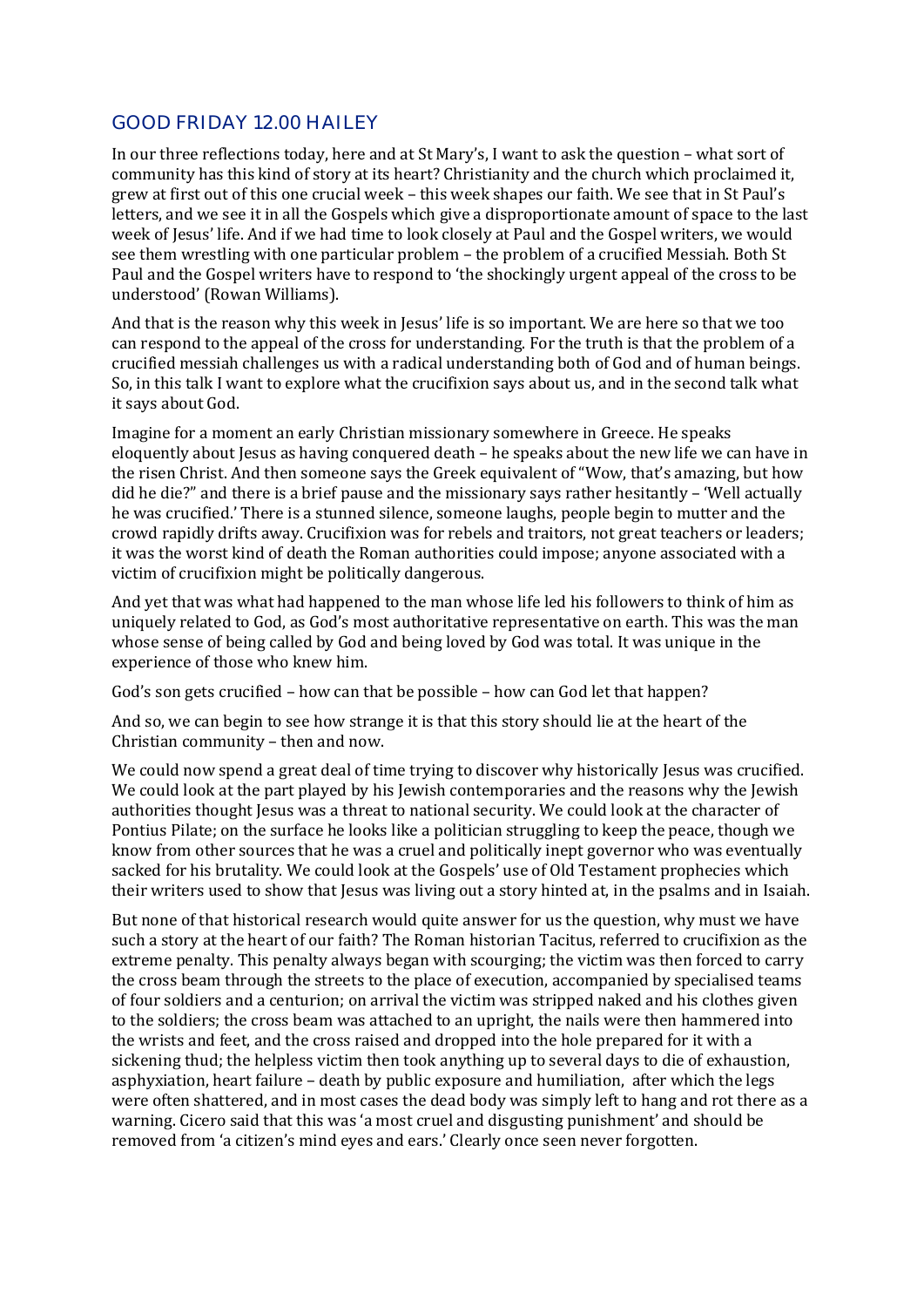In a strange novel by Jill Paton Walsh called 'Knowledge of Angels', a young child is brought to a convent to be cared for, having been rescued from the mountains where she has been cared for by wolves. Very slowly she learns to dress and eat in a human way and to speak a little. When she has learnt to behave the nuns take her for the first time into their chapel. She admires a painting of St Jerome because it has a wolf in it. But as she is taken to the priest at the altar for a blessing, she sees something which makes her snarl and flee from the chapel on all fours. 'Bad place. I not go back in,' she says to the puzzled sisters. Some hours later the sister who looks after her is kneeling at the same altar. She looks up at the large painted crucifix above it and realises that what to her is an image of love must have seemed to the child like an image of a man viciously tortured and horribly done to death. What must the wolf child have thought of the nuns who kept such an image in the most important and holy place in their convent?

A stranger who knew nothing of Christianity might have the same reaction on entering any of our churches and seeing the image of this death from which we derive the word 'excruciating'.

How would we begin to explain why such an image is there?

We might start by saying to such a stranger that this image shows us the kind of world we live in. It is a world in which innocent men are crucified. And there is no hope for the world until we can acknowledge that, until we can acknowledge that our being human means being a part of such things. We cannot set ourselves apart from such a world, we cannot protest our personal innocence as though we had nothing to do with it. The cross is there to show us the truth about the world of suffering and the truth about our humanity which is capable of causing such suffering. If we believe that Jesus lives the life of God on earth is it so unthinkable that such a life should end in such a way? Is it so strange that the Son of God should be crucified?

In those parts of the world struggling with natural disasters, with civil war, with shortages of food and water, with the immediate consequences of environmental degradation, with crime, disease and persecution, with blatant inequalities of poverty and wealth, with inadequate social services, unemployment and homelessness, that question might not need to be asked. As Herbert McCabe puts it quite bluntly, 'Why naturally the man was crucified, aren't we all?'

That comment might at first strike us as rather melodramatic. Surely the world isn't that bad? What about all the good things, what about human goodness, what about all the things we enjoy and thank God for? Surely, we don't all have excruciating experiences? And yet, I think Good Friday profoundly challenges this view that the world is just a mixture of good and bad ,where we should enjoy the former and try to overcome the latter. This day challenges us to think more deeply about how we view the good and bad in our humanity.

We need to take as our starting point our vision of the humanity of Jesus - the man for others, the man whose openness to God's love and whose openness to his fellow human beings meant that he held nothing back; he did not need to defend himself, he did not see himself in competition with others, he did not worry about how others saw him. The humanity of Jesus is difficult for us to contemplate simply because it represents a possibility we can scarcely glimpse. If Jesus is the human being fully alive then there is something deeply lacking in the way in which we live, lacking and dangerous.

We live in a society where popular commercialised culture and politics tends to distract us from the darker facts. We live in a culture which seems rarely to ask questions about the purpose and possibilities of our humanity. We live in a culture where the cross is often reduced to nothing more than a cheap piece of jewellery.

In front of the cross there is no place for triviality, lies or excuses; no place for evasion or escapist fantasies; here the suffering, loneliness and deprivation of individual human beings has to be acknowledged for what it truly is - a defiling of God's creation and a defeat for the purpose and possibility of our humanity.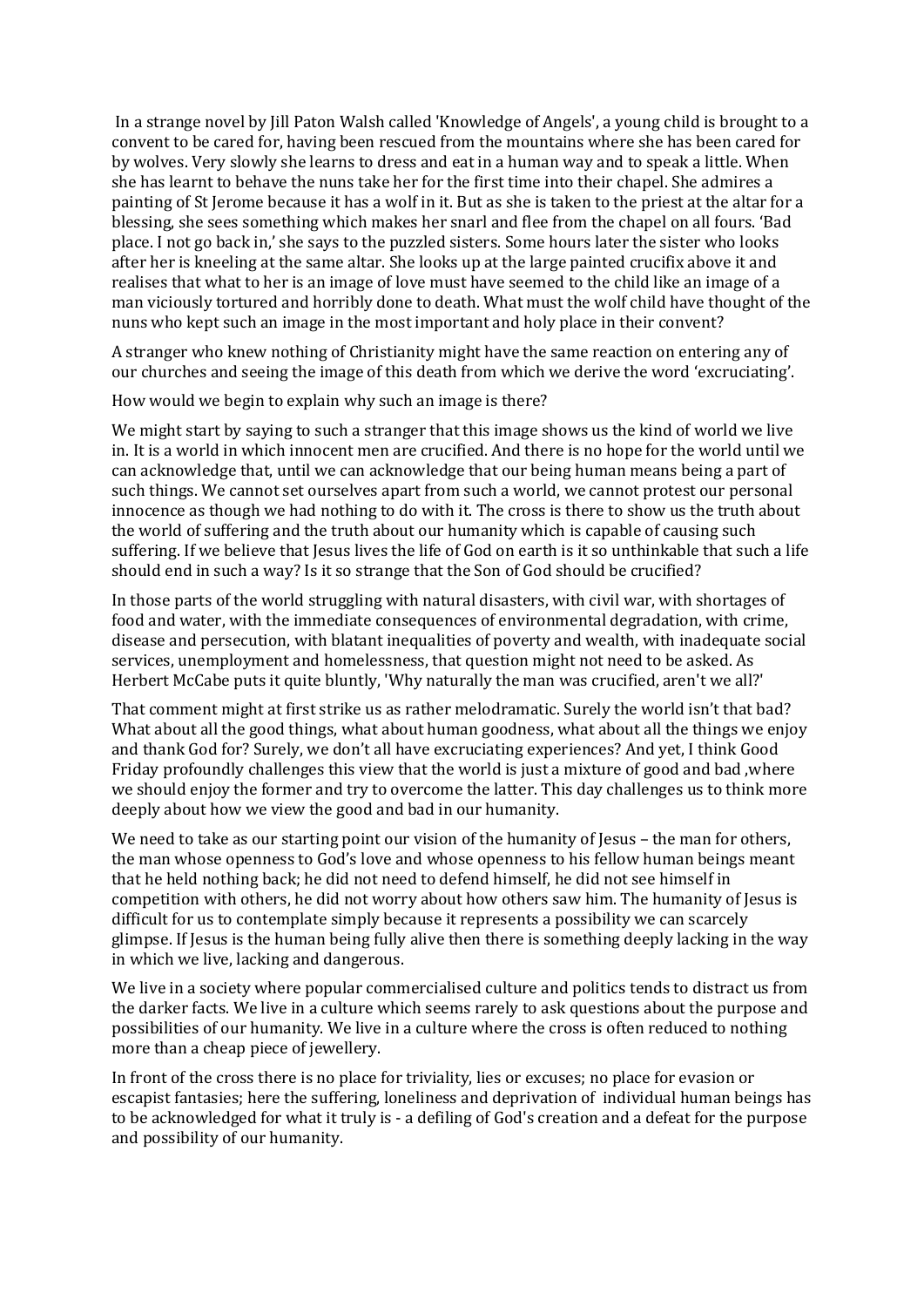What the creed requires us to believe then, is that Jesus is the son of God and that this happened to him. And paradoxically it is perhaps less difficult to believe that Jesus is God incarnate, because this happened to him. The Son of God truly reaches down into those depths we scarcely dare to explore and he shows us what we have made of our humanity. The cross resonates with the deeper humanity of which we are afraid. The cross unmasks the suffering we inflict upon each other. The cross provides the sign into which we can pour all our experience of anguish and torment. The cross enables us to face the painful truth of being human.

And so today we are bidden to listen carefully to St Paul when he says to the Corinthian community, 'I resolved to know nothing while I was with you, except Jesus Christ and him crucified.'

# GOOD FRIDAY 2. HAILEY 12.30

We are today asking ourselves what kind of community tells itself this story, about a man dying on a cross? Why is the cross so important for us? In my first talk I tried to show what the cross tells us about what we have done to our humanity. We live in a world in which we should not be surprised by the fact that the man we call the Son of God, ends up on a cross. We tell the story of the crucifixion in a community which is not afraid to face up to the darkest features of our humanity. In this second talk I want to reflect on what the cross tells us about God. From the beginning Christians believed that what happens on the cross is forus. Jesus dies forus. God does something in and through the cross for us.

Explaining what God does for us on the cross has proved more difficult. Sometimes the cross has been seen as a place of sacrifice. Like the lambs which were sacrificed in the Temple, Jesus is also the lamb of God sacrificed for us. For us today, however, the idea of human sacrifice is difficult, to say the least. Of course, we can admire those who lay down their lives for others but that is usually in the context of war or accident. A soldier dies defusing a landmine. Someone drowns while rescuing a child. That is a sacrifice we can understand and admire. But it is hard for us to see how the crucifixion relates to such examples of self-sacrifice. What is the mechanism by which the cross can be said to rescue us?

Another explanation involves Jesus paying a price, as in the hymn, 'There was no other good enough to pay the price of sin.' And yet again we might find it hard to understand a God whose honour is so outraged by our sin that he has to create a good enough human being to make it up to him.

Yet another explanation sees Jesus as a ransom. We have in our sin sold ourselves to the devil and Jesus buys us back with his death; he is like the cost of ransoming a slave from his or her servitude. But again, that image comes from a culture which is no longer familiar to us.

These are, it has to be admitted, rather inadequate explanations of what is called the theory of atonement – the way in which the cross reconciles us to God. My point is simply that such theories are all based on a symbolic language which comes from past cultures and which has difficulty speaking to our culture.

So, to repeat our fundamental question what does the cross tell us about God? If as Christians have always said the cross shows to us the extent of God's love for us - how does it show us that?

In the creed we talk about Jesus as of 'one substance' or 'one being' with the Father, 'God from God, light from light, true God from true God.' And difficult as that may be for us to grasp it does lead us to say that on the cross God the Father is wholly identified with God the Son. As our last Archbishop Rowan Williams puts it, 'Unprotected human fleshliness is the appropriate embodiment of the selflessness of the divine.' The cross forces us therefore to rethink what we might mean by the power of God and also what we mean by the love of God.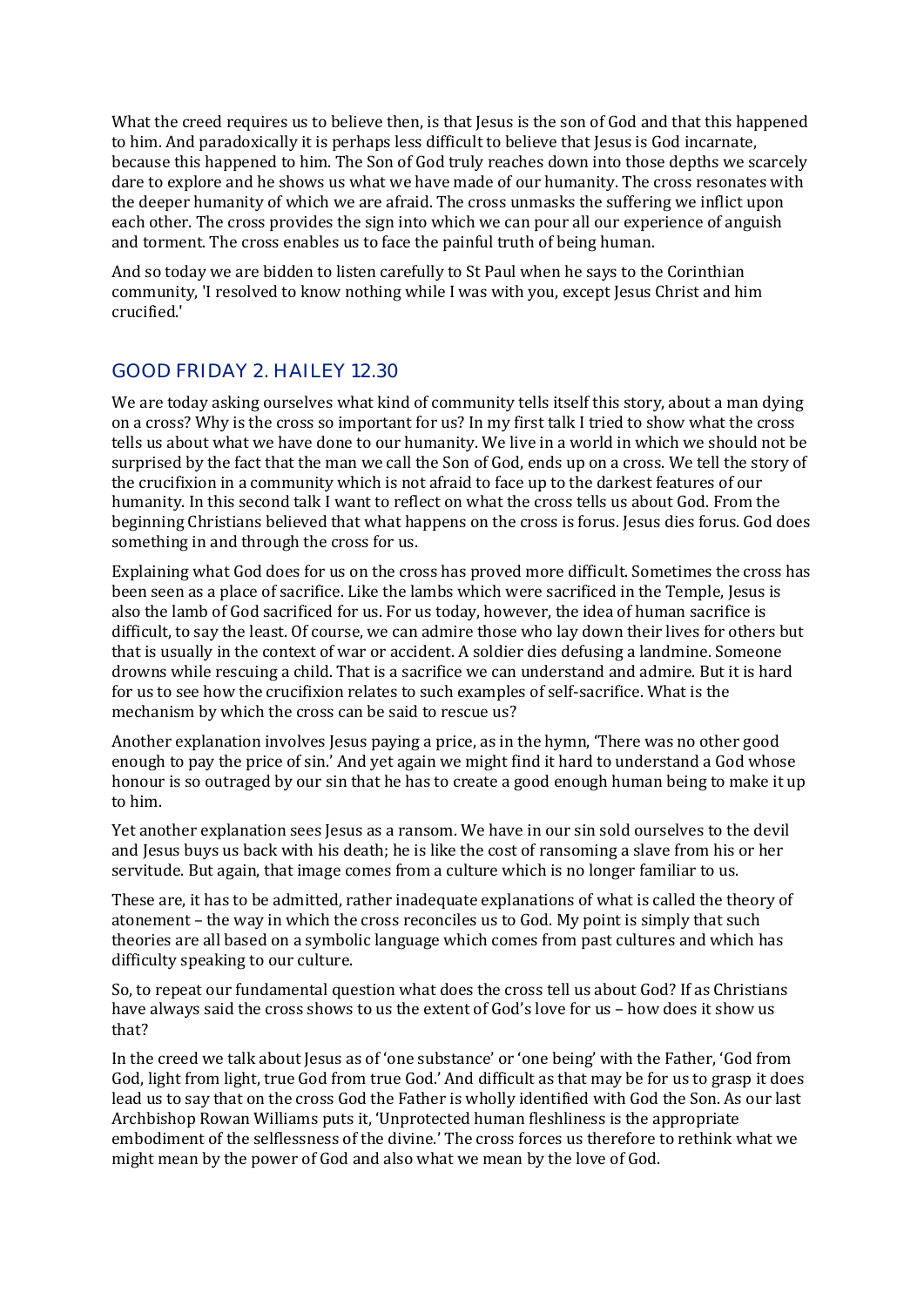The power of God is firstly creative. It brings life into being and it sustains all life. The power of God gives life – it is wholly gift. And secondly God is not to be seen as somehow dominant over humanity, his gift is not conditional. God's power is wholly and lovingly directed towards the realisation of our true humanity. And even when in our freedom we stand in the way of God's purpose, when we fail to live up to the possibilities of our humanity, God's love expresses itself re-creatively. He finds new ways of working with us. And on the cross we see the most profound way in which God sets about recreating us. Christ takes on absolute solidarity with human loss, human suffering, and human absence from God. Our liberation from untruth and sin is, paradoxically, brought about by God's total renunciation of power or advantage. God is put on trial and does not seek to justify himself in terms the world might understand. God does not seek to dominate, cajole, or manipulate us. In Holy week God shows us his total and unconditional availability for us, even in the most cruel kind of death. As Dietrich Bonhoeffer powerfully expressed it,' God lets himself be pushed out of the world on to the cross. He is weak and powerless in the world, and that is precisely the way, the only way, in which he is with us and helps us… not by virtue of his omnipotence, but by virtue of his suffering.'

The foundational reality of God is self sharing even in the last place that we would look for God – on the cross. God holds nothing back in recreating humanity from within, which requires him to be with humanity in the depths of our vulnerable, guilty and desperate condition. So, Bonhoeffer again can say, 'There is no part of the world, no matter how lost, that has not been accepted by God in Jesus Christ and reconciled to God.'

Which takes us back to thinking about the nature of our humanity in the light of what God does for us on the cross. In the story of Adam and Eve the snake tempts them by promising them that when they eat the apple their eyes will be opened and they will be like God. The snake presents them with an idea of God who has a divine power unfairly withheld from human beings. The snake represents God as jealously protecting his power and authority. But then the snake says that, if Adam and Eve stand up to God, they will gain a power like his – a power to know the world as God knows it, and to dominate the world for their own well-being.

In a curious way, too complex to describe here, modern human beings, having rejected belief in God, have in many ways replicated the ambition of Adam and Eve to be like God. We have listened to the snake. We have as it were super-naturalised humanity in an attempt to free ourselves from frustration. We have put humankind at the centre of our world. And we have worked tirelessly to extend our power over nature, to use our increasing knowledge to dominate nature and to make ourselves invulnerable from all forms of attack, whether that be from other human beings or from disease and death. Not all knowledge is harmful of course, though even what seems good can sometimes have unintended harmful consequences. Nevertheless, as a result of our unlimited thirst for knowledge, our environment, both human and material has paid the price.

And yet as we look at the cross this Good Friday, we are shown that 'being like God' is not a question of power and domination and freedom from the constraints of being human. God's selfgiving love even to the extent of self-abandonment on the cross shows us that to be truly human we have to give up a false idea of God and of ourselves. Only through our participation in that divine self-giving love will we become human in a godlike way.

We need, however not to overdramatise the nature of that participation. God is embodied in Jesus at a particular moment in history taking on all the constraints of ordinariness in that moment in Galilee. In the same way we have to learn in the ordinariness of our day what such self-giving love might mean in our relationships, in our work, in our use of natural resources and in the political life of our society. God's self-giving love has to become ordinary in every aspect of our daily life. Through the solidarity of Christ with suffering humanity, his church is drawn to the same solidarity. We come to accept that 'we are answerable not only for ourselves but for those whose lives are intertwined with ours in whatever degree.' (Rowan Williams) And what enables us to do that is our participation through word and sacrament in the love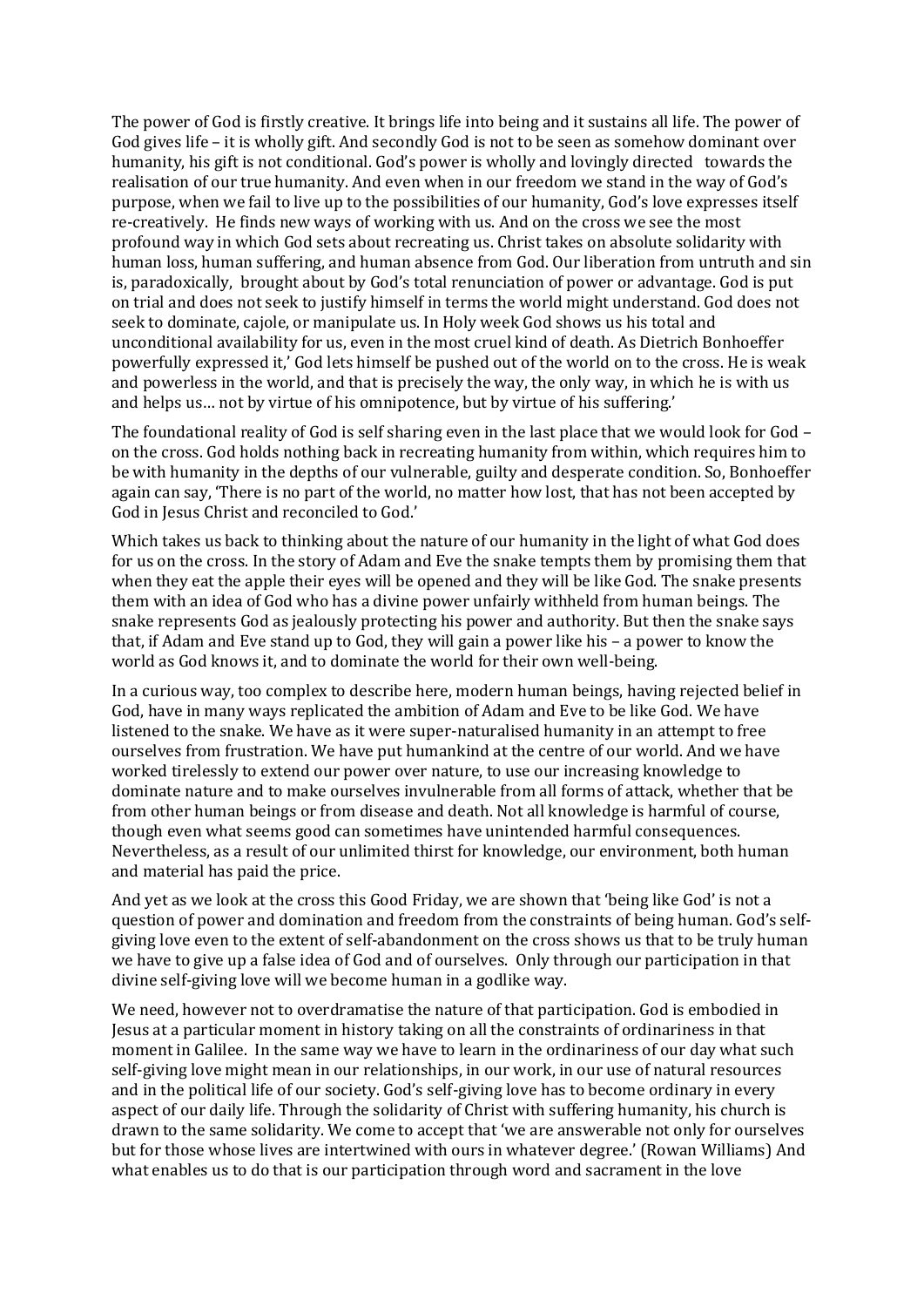displayed to us on the cross and made available to us in the life and worship of the Church. It is in the church which is his body, broken and risen for us that we can learn to sing the song of that unknown love, our Saviour's love to us, love to the loveless shown, that we might lovely be. Amen

The quotations from Rowan Williams are taken from his recent book, 'Christ the Heart of Creation.'

## GOOD FRIDAY 3 ST MARY'S 2.00PM

Towards the end of the Creed, we say 'We believe in the forgiveness of sins.' When you think about it, that is a rather odd thing to say in the same breath as we say that we believe in God, Jesus Christ and the Holy Spirit. Surely forgiveness is something that is done, something God does for us, something we commit ourselves to doing, something we ask for? What does it mean to believein the forgiveness of sins?

Firstly, the fact that this statement is there in the Creed at all, shows that belief in forgiveness is essential to our faith. Secondly by saying that we believe in forgiveness we are recognising that forgiveness is crucial to our well-being. And thirdly we are admitting that this process is something we have to learn about. Forgiveness is an integral part of faith seeking understanding.

But it might be said, surely, we know what forgiveness is? The perpetrator of some injury asks for forgiveness and the person so injured decides whether or not she can say, 'I forgive you.' And perhaps she is enabled to forgive by the perpetrator doing something that shows how sorry he is. He gives evidence of genuine repentance. In the same way, we ask God for forgiveness, and try to do something which will show that we are genuinely sorry.

Describing the process doesn't, however, help us understand what is really going on. Take for example someone barging into you in the street and failing to say, I'm sorry. You feel angry because the person has behaved as though you don't exist. He has implied that you don't matter, you mean nothing to him. And so, you react angrily, you reassert yourself. For reconciliation to take place you will have to admit you have been hurt and he to admit that he has been hurtful. For your humanity has been reduced by the hurt. However, it is also true that the person hurting you has also been reduced. To treat another people as though they don't exist denies there is a relatedness between you. And to deny relatedness reduces us as human beings. It implies we don't need each other. And where such relatedness has been broken it can only be restored by forgiveness and reconciliation.

As the soldiers drive the nails into Jesus' wrists and feet under the guidance of the centurion, Jesus prays, 'Father forgive them for they know not what they do.' This is a strange kind of forgiveness. All that we have said so far implies that forgiveness is dependent on a prior request for forgiveness, a recognition that something wrong has been done. There is no sign of the soldiers asking for Jesus' forgiveness. And yet what Jesus does here, he has done throughout his ministry. He forgives people when they haven't asked for it. And that forgiveness seems to act like grace, it brings about change in the person forgiven.

But now imagine a situation where Jesus forgives someone their sins and one of the people who has been sinned against, overhears. 'Wait a minute,' he says to Jesus, 'How can you forgive this man for what he did to me, I haven't forgiven him – he brought about the death of my wife – I can't forgive him and you can't forgive him on my behalf."

And it is at this point that we might we begin to see the difficulties in saying 'We believe in the forgiveness of sins.' What does the forgiveness going on in Jesus' ministry have to do with us, and how can that forgiveness apply to sins we might find unforgiveable? We have thought this week about Judas and wondered whether even he might be forgiven, but does that mean that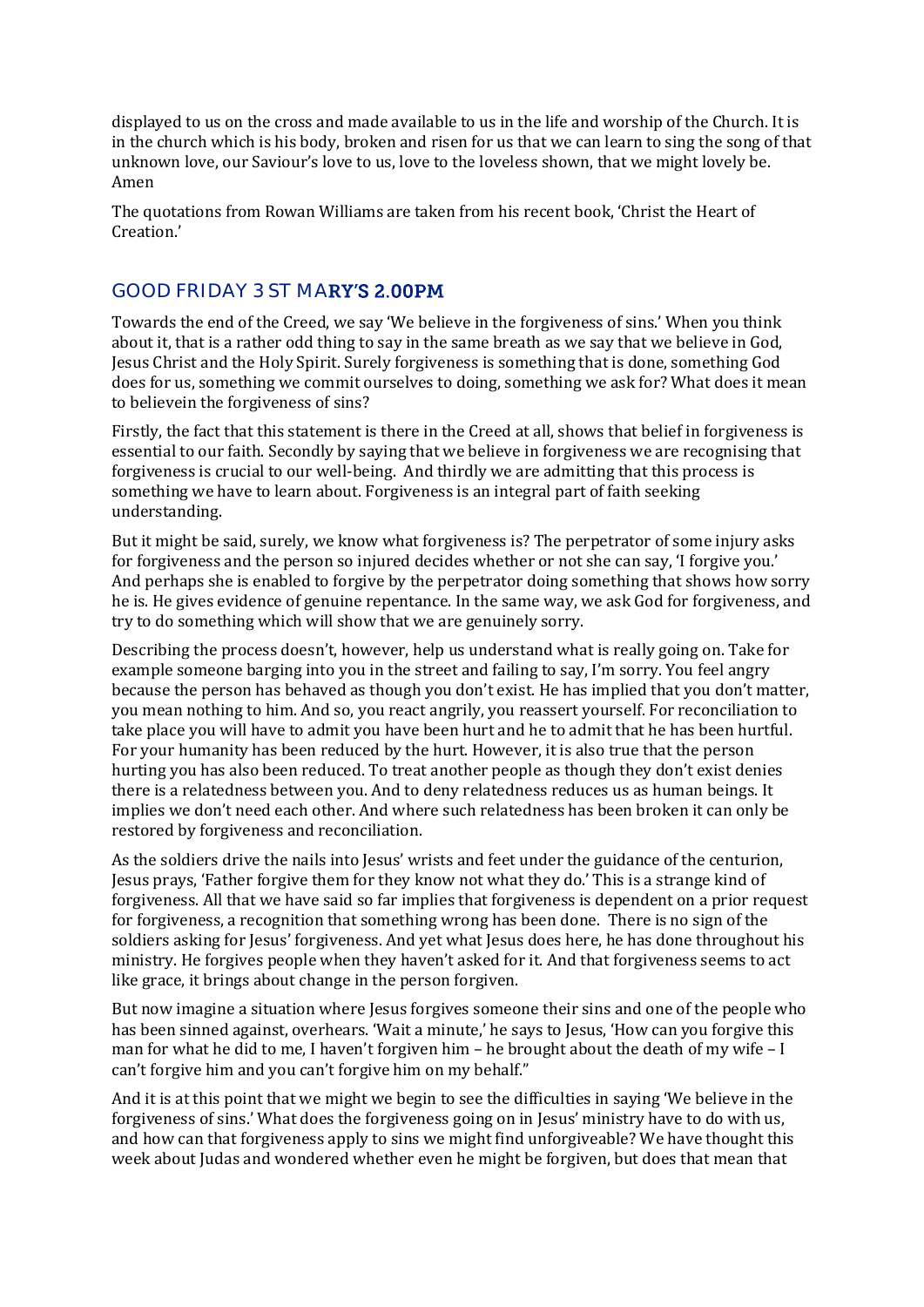we believe that someone like Hitler or Stalin, might be forgiven in the end? Surely only a victim of men like Hitler or Stalin has the right to answer that question?

On the cross God in Jesus identifies himself with all the suffering, pain and guilt of the world. God in Christ identifies himself with all victims. And in seeking also to forgive the soldiers who are nailing him to the cross, Jesus sees himself and his persecutors not as 'me' and 'them' but as 'us'. So might the perpetrators of suffering also be seen as victims, perhaps because their cruelty has come out of the reduction of their humanity. Perhaps they cause hurt because they have been hurt, or they live in a society where what they do is taken for granted. And so, in forgiving those who crucify him does Jesus open up the possibility of reconciliation and relationship with them as well? We cannot say for certain because we cannot see into the heart of God's final judgement.

Nevertheless, might we say finally that the forgiveness of Jesus, identifying himself with the suffering of all victims, is a word of power which lets loose in the world the grace of reconciliation. Jesus forgiveness is what makes forgiveness possible in the community of the forgiven. And such is the power of that grace it reaches out to those who find it hard to forgive others, to those who cannot forgive themselves, and to those who don't acknowledge that they need forgiveness.

As Jesus dies, the last word is spoken by the centurion who has overseen the crucifixion that day. It is unclear quite what he said, but as a Roman and a pagan he may well have said, 'Truly this was a god's son.' He had seen something of the divine in Jesus. And perhaps that was because he had heard Jesus forgiving those who crucified him, forgiving the centurion himself. The words of forgiveness had begun to work in his mind and to work in him a moment of recognition and grace, as we pray it will work in us today. Amen.

## EASTER VIGIL HOLY SATURDAY, HOLY TRINITY 8.00PM

#### THESE WORDS SEEMED TO THEM AN IDLE TALE

The English language is an extraordinary thing; and perhaps we find learning other languages so difficult because it takes all our effort to learn our own. Take the word 'idle' for example. We probably think that word means 'inactive' or 'lazy' as in the curious phrase, 'bone idle'. But put the word 'idle' with the word 'tale' and what do we get? Surely a tale or story can't be inactive or lazy? But look back into the earlier history of our language and you find that the word 'idle' can also mean foolish or empty of meaning. So, the message that the women brought to the disciples on the first Easter morning, that Jesus was risen, seemed to the men just a story empty of meaning - an idle tale.

But what if, for a moment, we were to think of an idle tale as a lazy story? The opposite of a lazy story might be a lively or energetic story - a story that does a lot of work. A lazy story would then be one you didn't have to think much about; you might easily forget it; our newspapers can often contain just such lazy stories. But the opposite of an idle tale is one which can be told over and over again without our losing interest or becoming tired of it. An energetic story is one which does a lot of work in us. It shapes our lives in some way - it becomes a source of inspiration and guidance. An energetic story can bring people together into a community and harness the energies of that community and shape its life.

At first the disciples believed that the story of Jesus' rising was a tale without energy, a tale without substance, a pointless fiction. And yet...clearly even at the moment of its first telling it had a little energy. It made Peter dash out of the room to go and see for himself.

And so, the story began to grow, to take shape, to become more energetic. And more details were added to it – accounts of different disciples experiencing for themselves the effect of the risen Christ. The disciples began to be less afraid, they found an unexpected peace; Peter knew that he was forgiven for having denied Jesus. Doubting Thomas no longer doubted. The two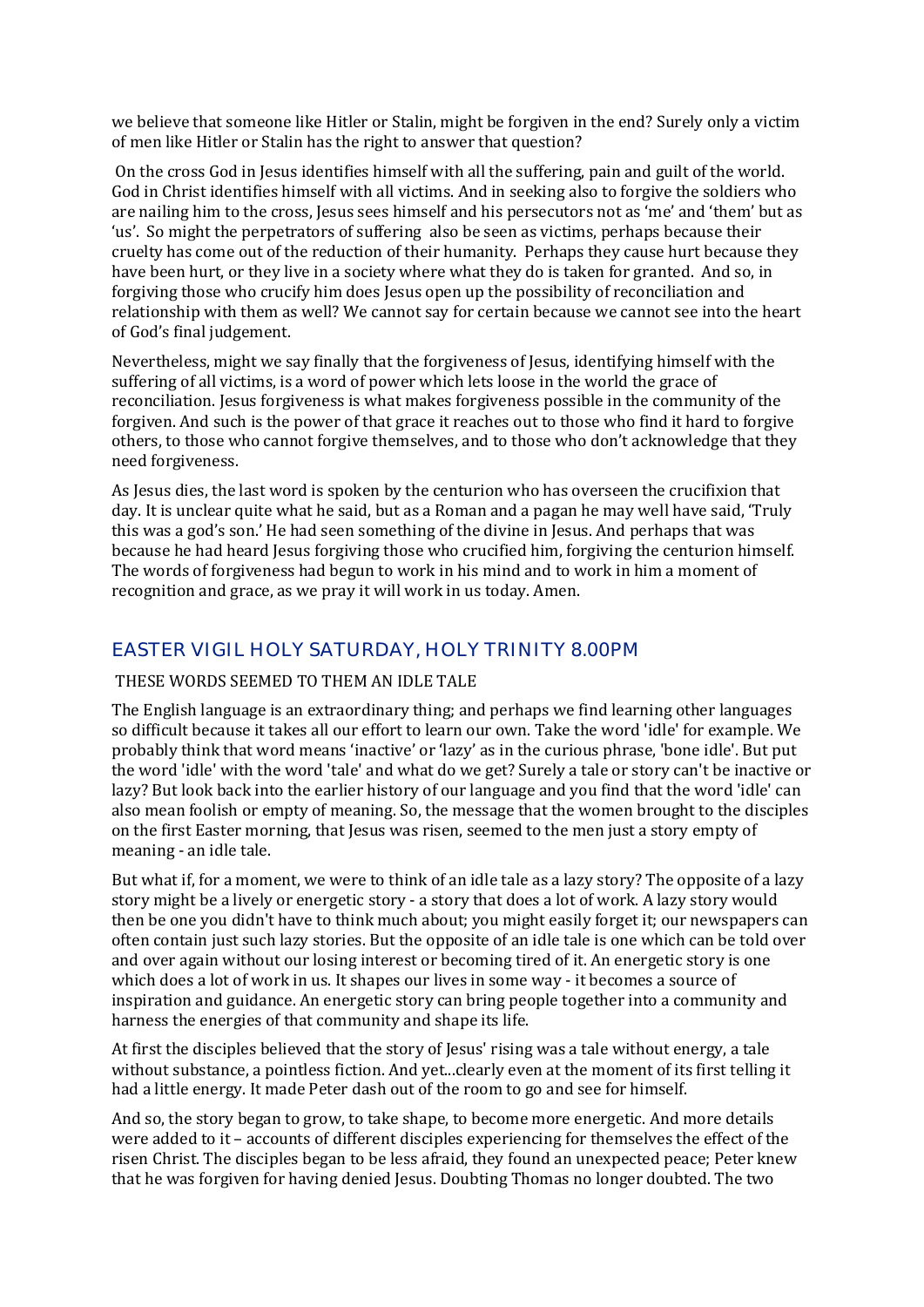disciples on the road to Emmaus encountered Jesus in the breaking of bread. The disciples came to realise that Jesus ministry hadn't come to an end - it was to go on through them. They were to go out baptising and preaching, caught up in the energy of the story and letting it grow in power as it passed on through them.

Of course, sometimes the energy of the tale met an opposite force. When Paul took the story to Athens he met with scoffing and mockery; but some wanted to hear more and the story went on and on down the ages until it comes to this night and this church. In one part of the story the disciples are back on the Galilean hills where Jesus had often preached. And there they hear him telling them to take the story out to the world; those who want to go on listening to it are to be baptised in the name of the Father, and of the Son and of the Holy Spirit, as Gary will be baptised in St Mary's tomorrow.

And yet...we have to admit that perhaps sometimes we might just wonder like the Athenians and the disciples when they first heard it, and later doubting Thomas - might this after all - be an idle tale? Is it a true story? Stories have a habit of growing; the different gospels grow different parts of the story; there are contradictions; it's not always clear what happened. What if they just wanted it to be true?

We can never know what we would have seen, if we ourselves had been part of the story at its beginning. All we can know is the power of the story for which men and women were prepared to give up their lives; a story by which lives were changed, new ways of living together were discovered, breaking down old boundaries, creating hope and courage and generosity and new meaning. We cannot deny that the energy of this story changed the world. And by being here tonight we are saying that we believe the story can have energy in our lives too; it can be creative of hope and courage and generosity and meaning in our lives too. Jesus can be risen in this community and the story will go on.

The body of Jesus is not in the tomb because the effect of his actual bodily life goes on in this living, loving, and believing community. We exist so that the work of Christ healing, serving, reconciling, and witnessing to the love of God goes on, in this place, as we live out the lively story of Christ risen.

## **EASTER DAY ST MARY'S 10.45**

In a large public assembly hall in Moscow, a public lecture is being given by the Bolshevist Commissary for Popular Education. He is demonstrating to a large audience the obsolescence of Christianity. This religion, he says, is a product of the capitalist classes for the oppression of the poor. It is completely irrational, and can easily be shown to be without any factual basis. The lecturer is very eloquent and the lecture seems to have gone down well. Feeling confident, he invites discussion; anyone who wants to, can come up onto the platform, give his name and speak, though not for more than 5 minutes. A young priest – shy and awkward and clearly from a country parish – comes onto the platform. The lecturer, feeling sure that such a man cannot pose any problems, reminds him that he must only speak for five minutes; the priest assures him he won't need that long. He turns to the audience and says, 'Brothers and sisters: Christ is risen!' And with one voice the audience responds, 'He is risen indeed'. The priest leaves the platform and the meeting is at once called to a halt.

That story from the 1920s speaks powerfully of a faith which cannot be suppressed. It demonstrates the putting down of the mighty and the exaltation of the humble and meek. It reveals the church as an Easter people – in whom Christ is risen. During the early years of Russian Communism thousands of churches and monasteries were taken over by the government and either destroyed or converted to secular use. No new churches could be built.Orthodox priests and believers were variously tortured, sent to prison camps, labour campsor mental hospitals, or executed.And yet the Church survived.